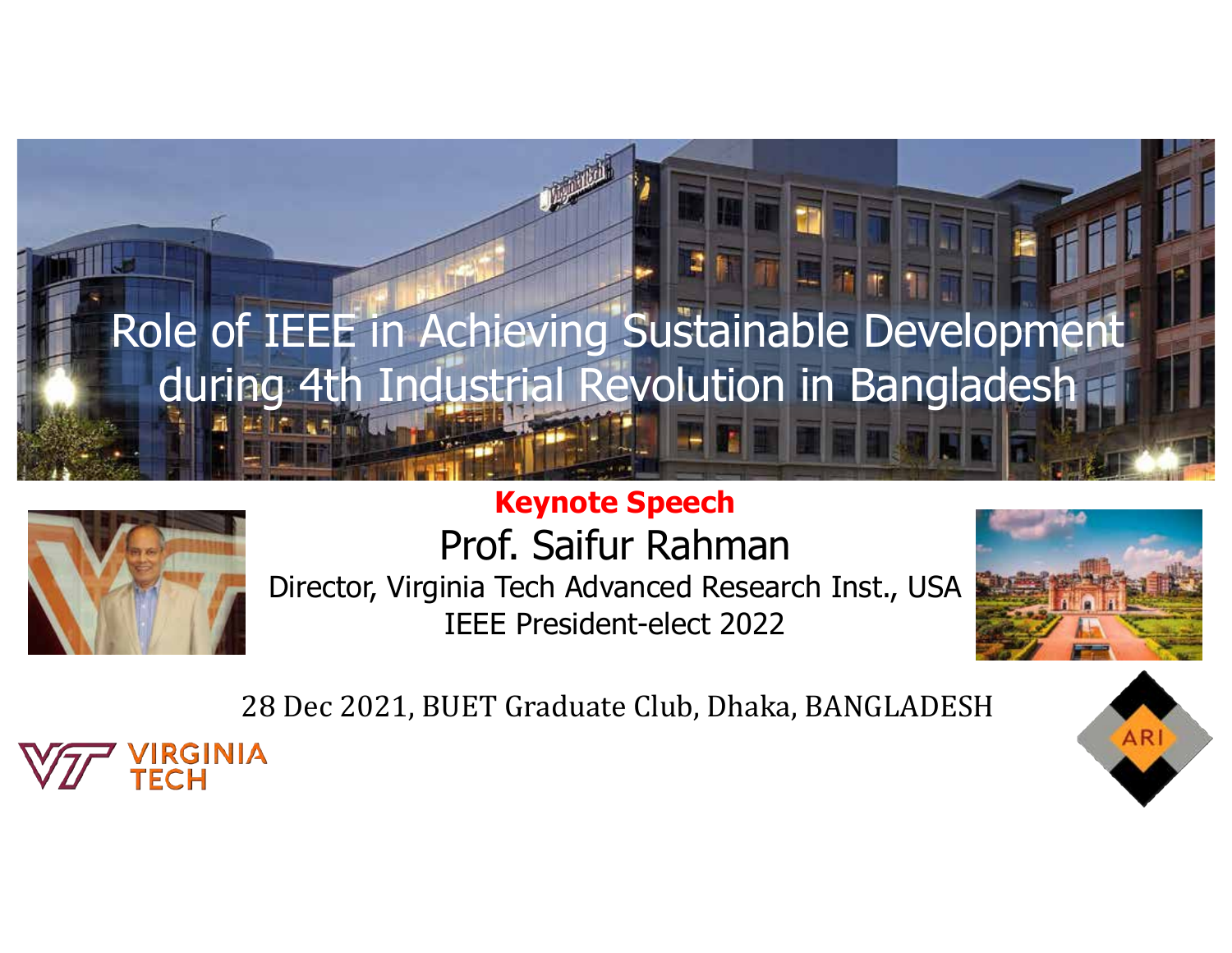#### Saifur Rahman Is 2022 IEEE President-Elect > He is a professor of electrical and computer engineering at Virginia Tech

BY JOANNA GOODRICH | 14 OCT 2021 | 2 MIN READ |  $\Box$ 



VIRGINIA TECH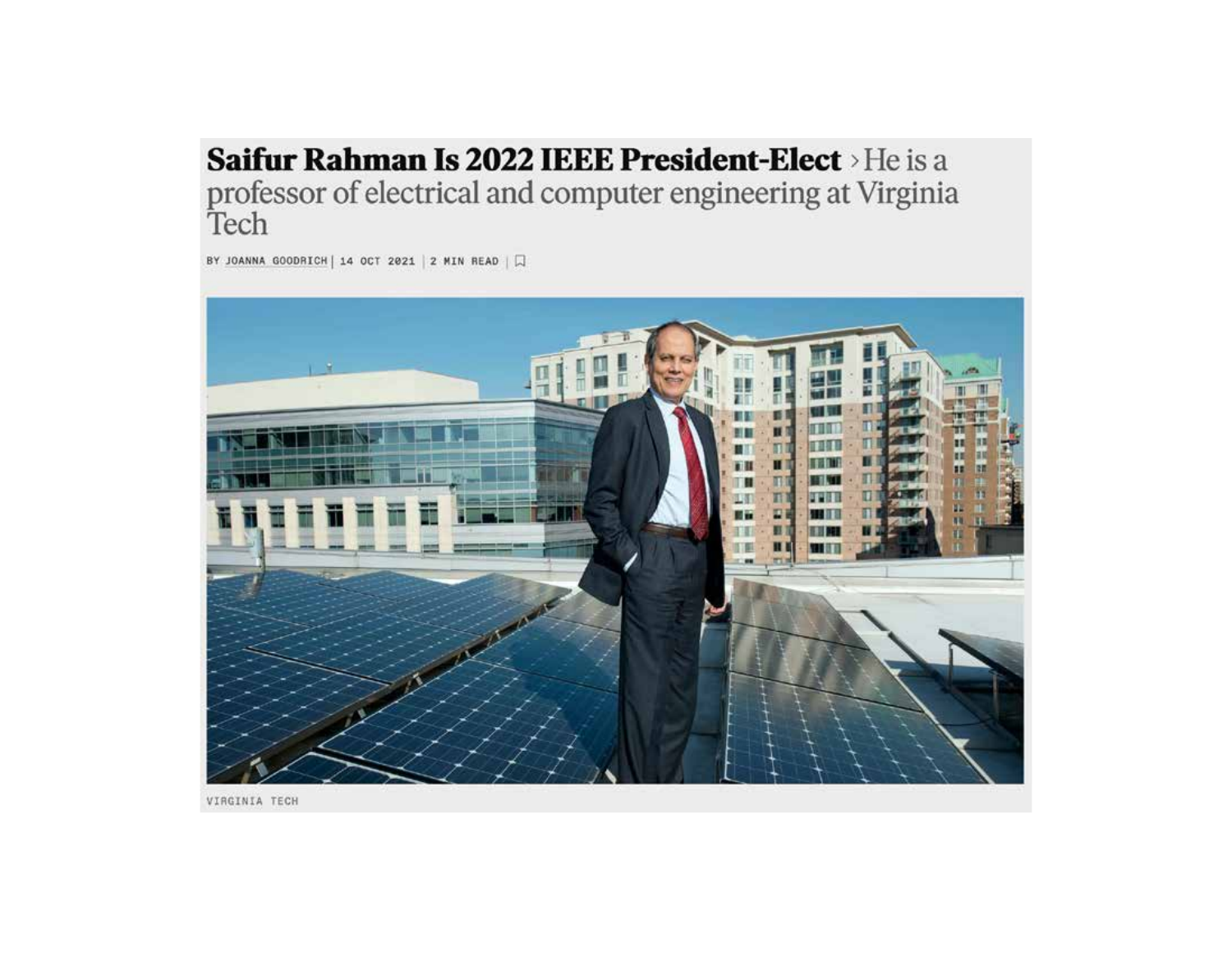### IEEE has:

- Over 400,000 members in more than 160 countries, more than 60 percent of whom are from outside the United States
- More than 107,000 Student members
- 342 Sections in ten geographic Regions worldwide
- 2,562 Chapters that unite local members with similar technical interests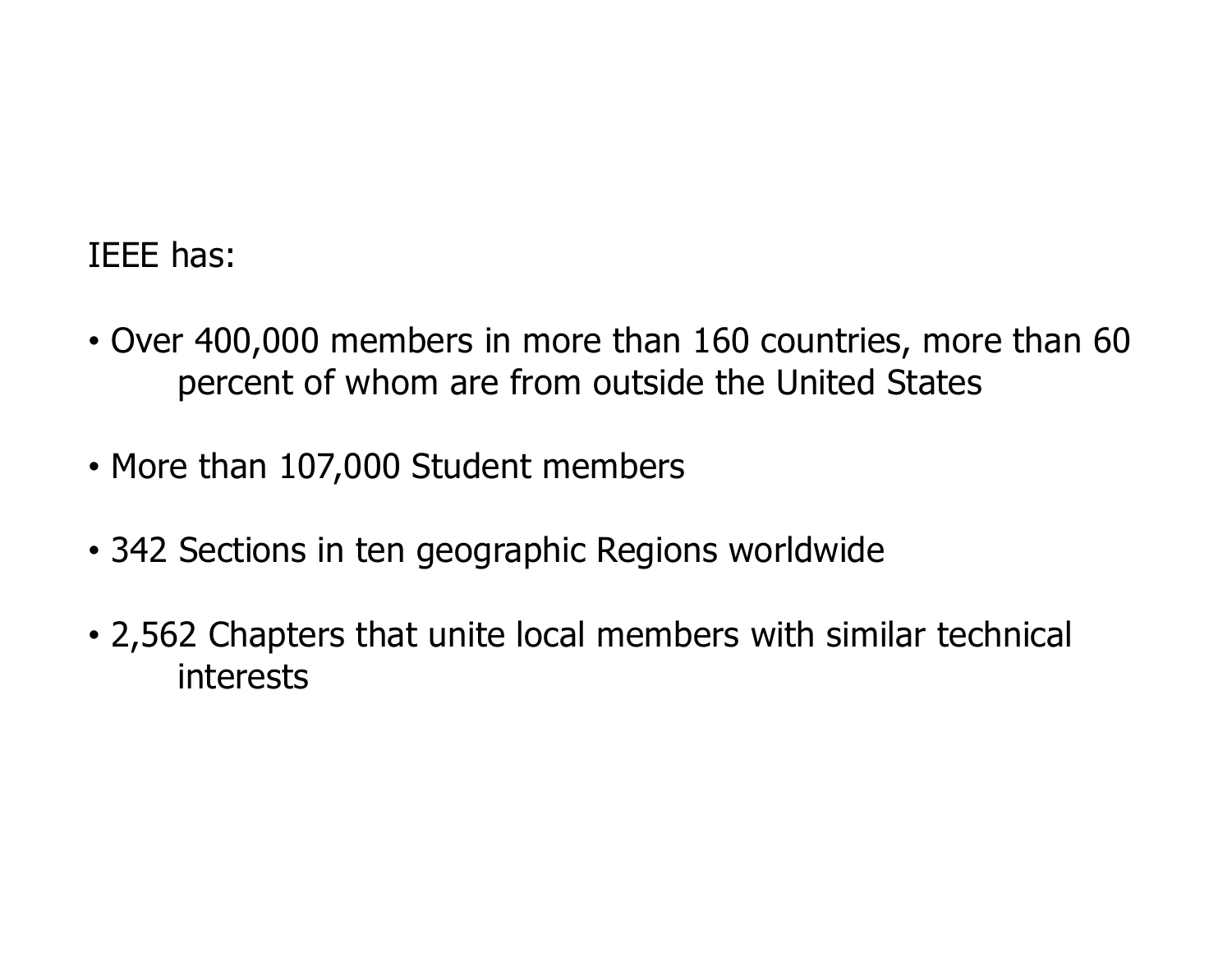- Has 39 technical Societies and seven Technical Councils representing the wide range of IEEE technical interests
- Has more than 5 million documents in the IEEE *Xplore<sup>®</sup>* digital library, with more than 15 million downloads each month
- Has an active portfolio of nearly 1,200 standards and more than 900 projects under development
- Publishes approximately 200 transactions, journals, and magazines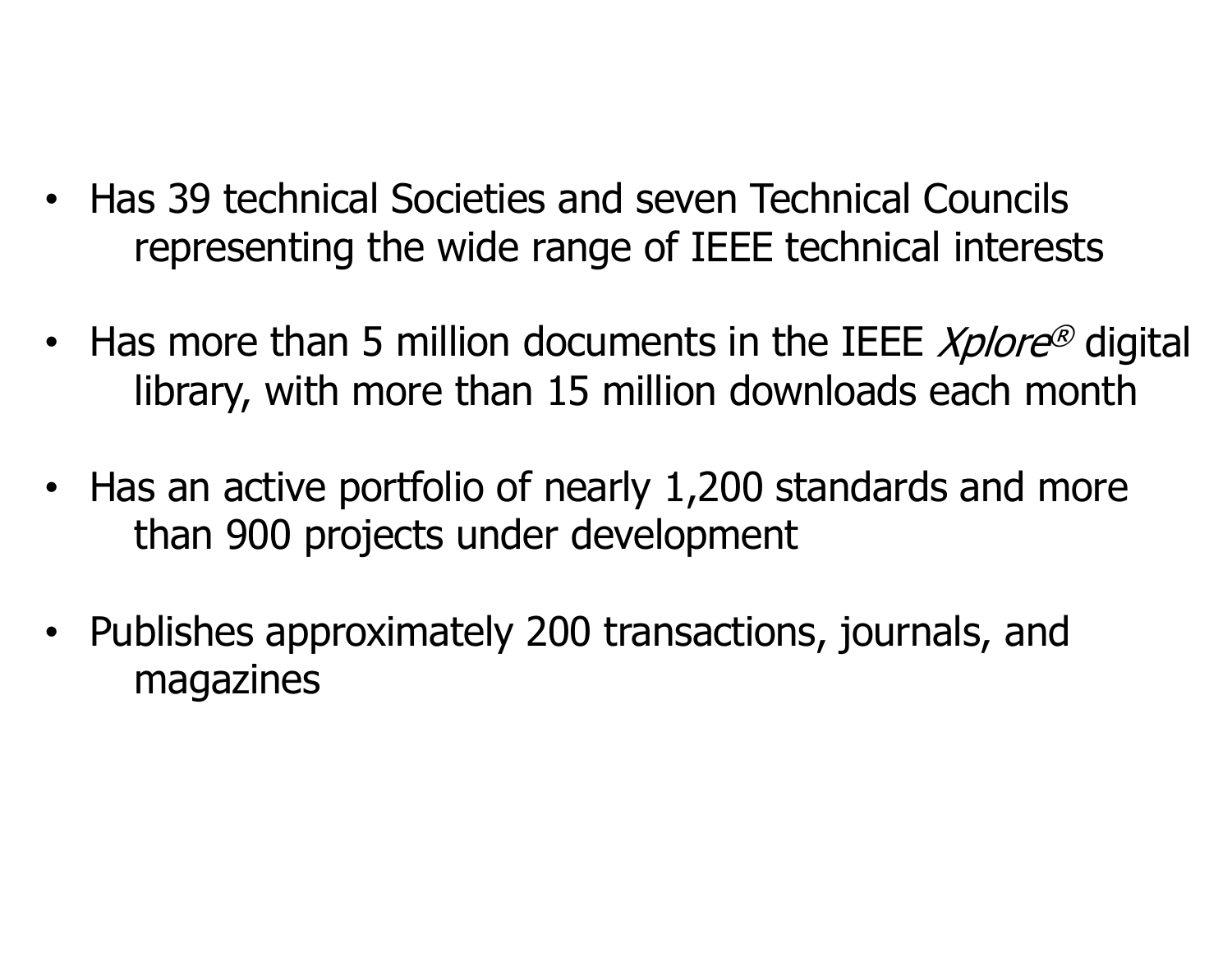Aerospace Artificial Intelligence **Biomedical** Computing **Consumer Electronics** Energy History of Technology Robotics Semiconductors Sensors **Telecommunications** Transportation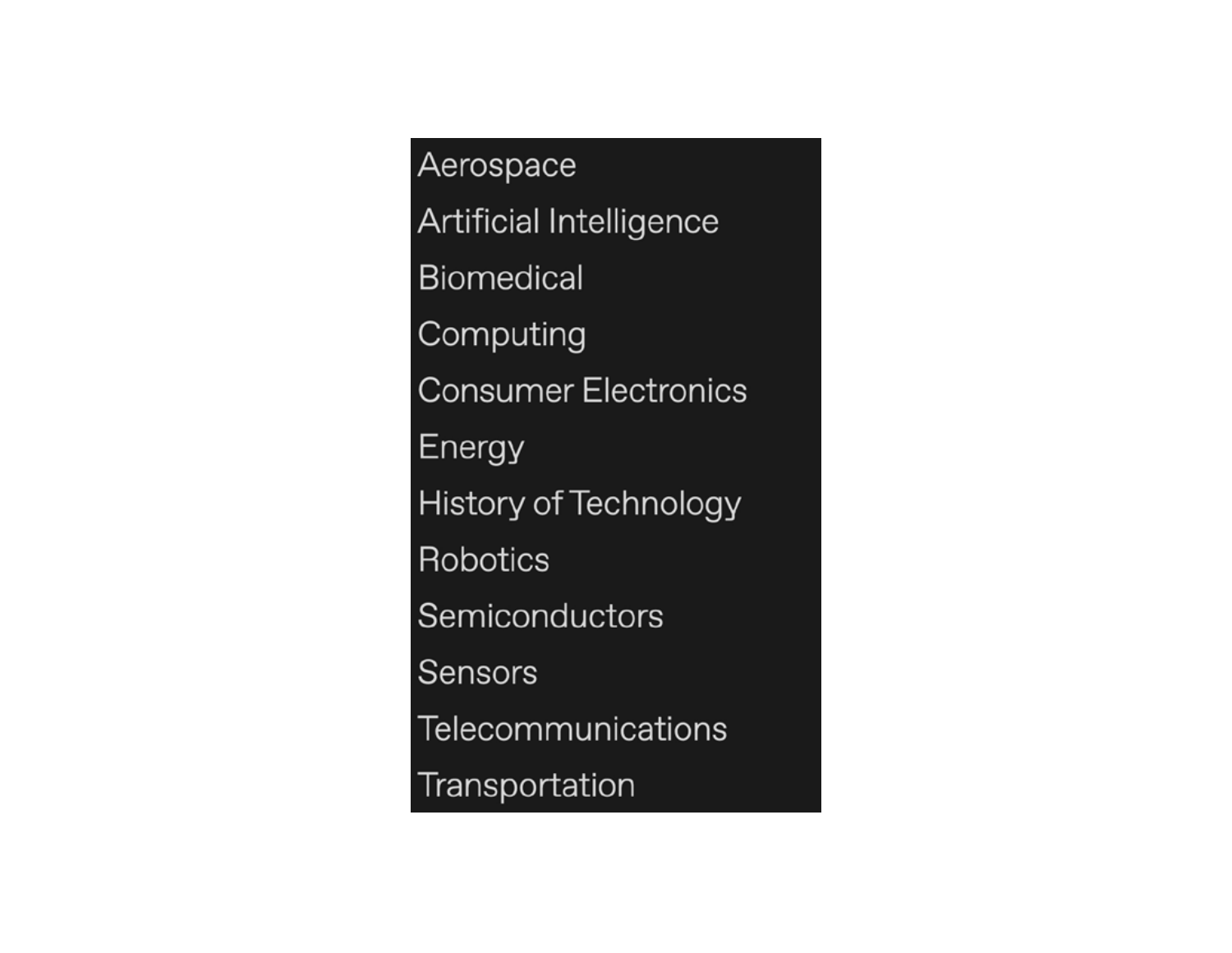| What is 4 <sup>th</sup> |
|-------------------------|
| Industrial              |
| Revolution              |

Automation of traditional manufacturing and industrial processes, using modern smart technology. Large-scale machine-to-machine communication

(M2M) and the internet of things (IoT) help with increased automation, improved communication

and self-monitoring.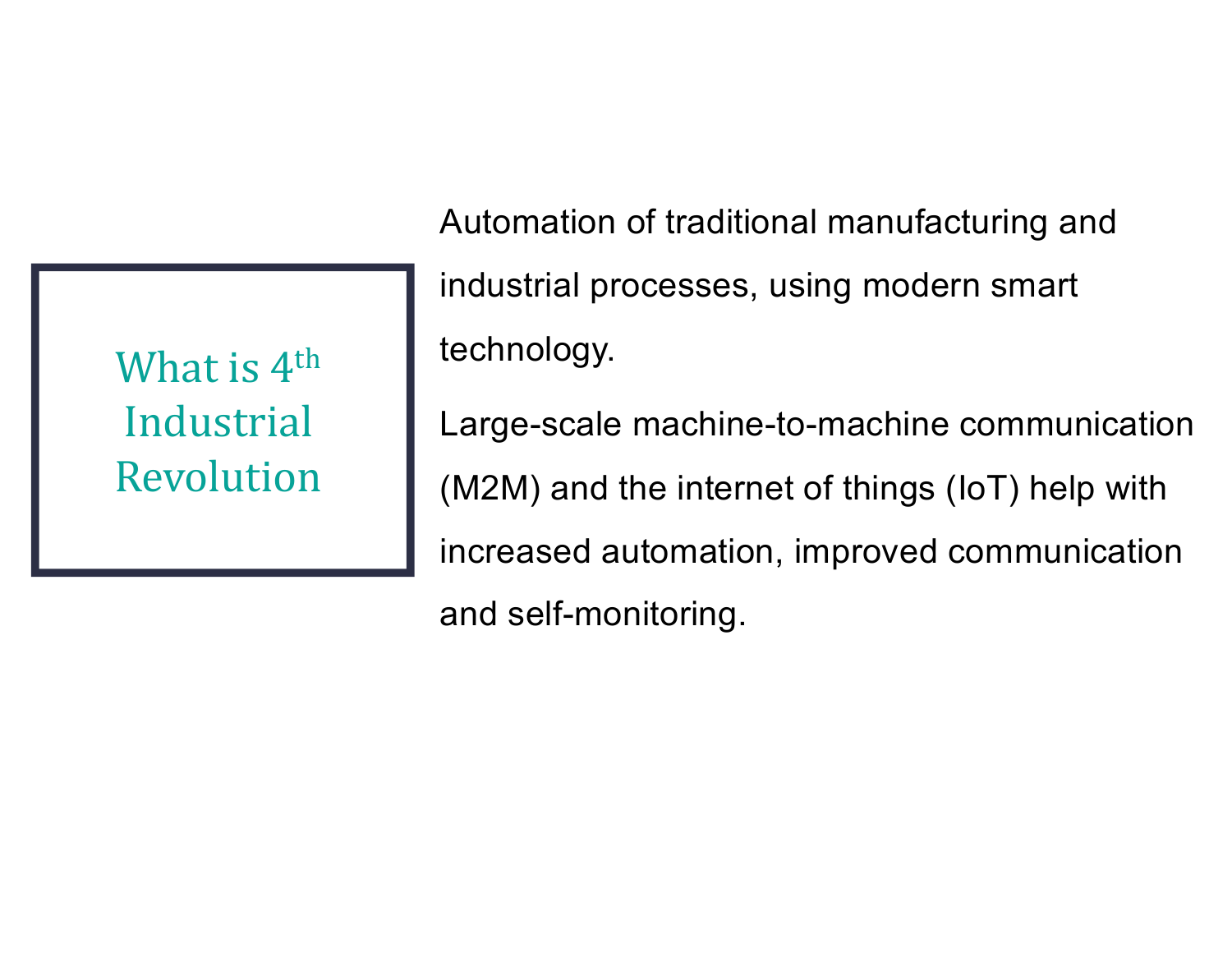**Sustainable** Development Through **Technology** 

Applications in advanced computing, robotics, electronic chip manufacturing, energy production and delivery systems, telemedicine, electrification, 4IR can provide immense opportunities for industry-academia collaboration for meeting targeted national needs in Bangladesh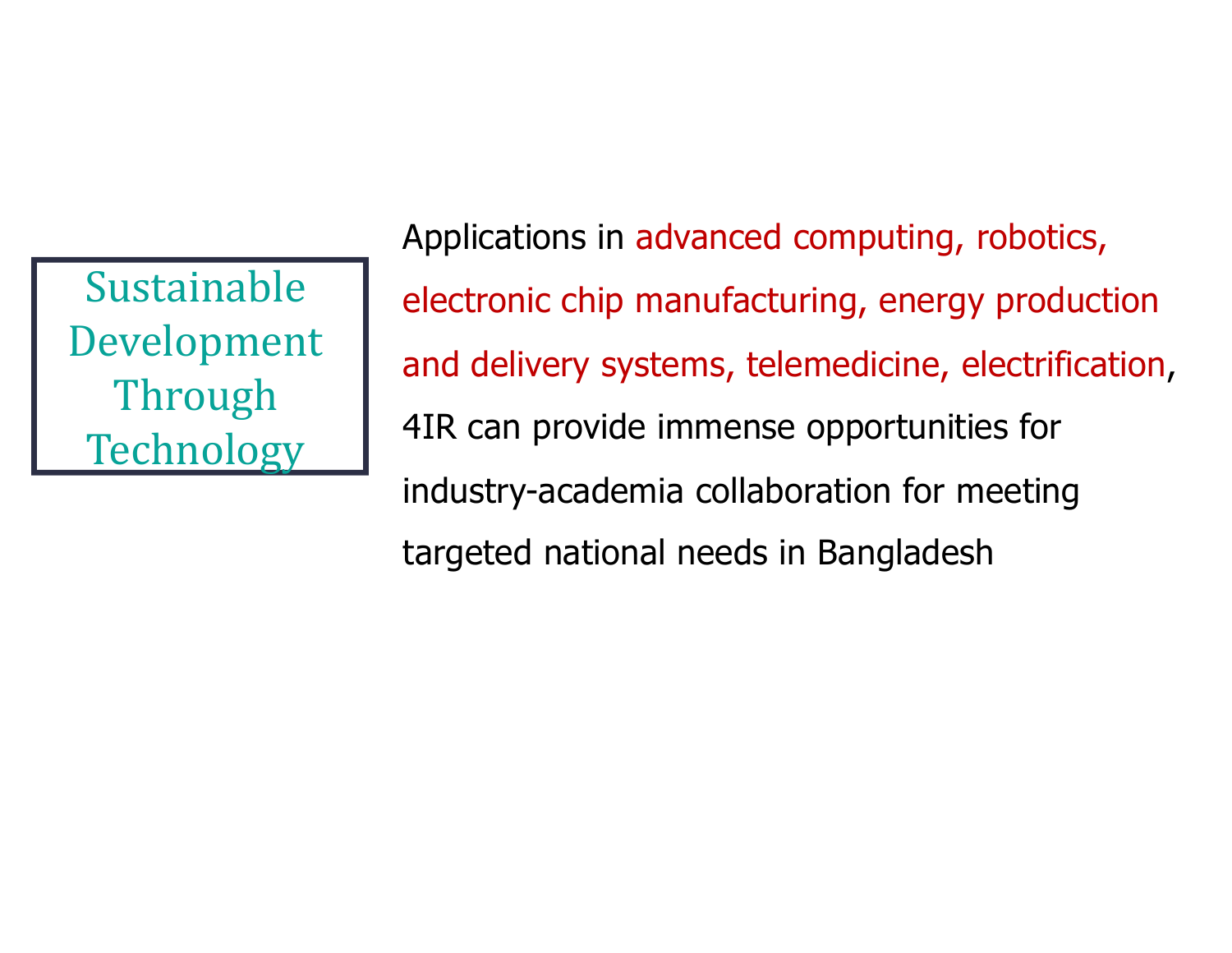## **Examples** of Industry-academy collaboration

• US National Foundation GOALI program

(Grant Opportunities for Academic Liaison with Industry)

• US Government RANN Program in the 70's

(Research Applied to National Needs)

- US, EU and UK run the US-India, US-China, EU-China, UK-India joint research programs with industry participation
- Japan Society for Promotion of Science (JSPS) supports for industry-academy collaborative work
- GIAN program in India works with scholars/researchers in developed countries.

(Global Initiatives of Academic Networks)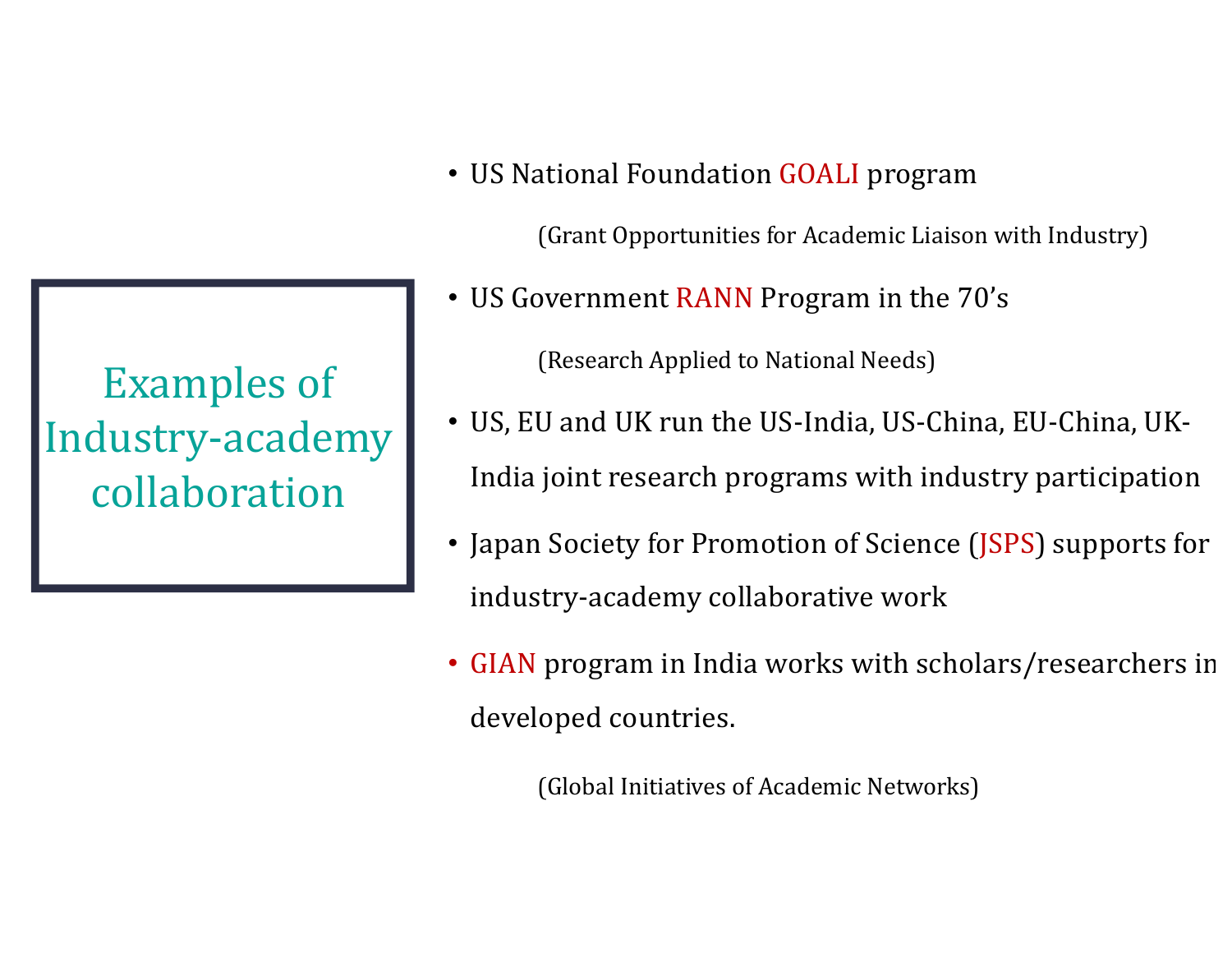Facilitate industry's appreciation of academia beyond producing graduates

A roadmap For Bangladesh Develop a GOALI-like program in Bangladesh Encourage and reward student and faculty participation in industry (Chambers of Commerce, Govt. agencies) Facilitate industry contribution in academic programs

Use elements of 4IR as building blocks for the industry-

academy collaboration (deal with complexities)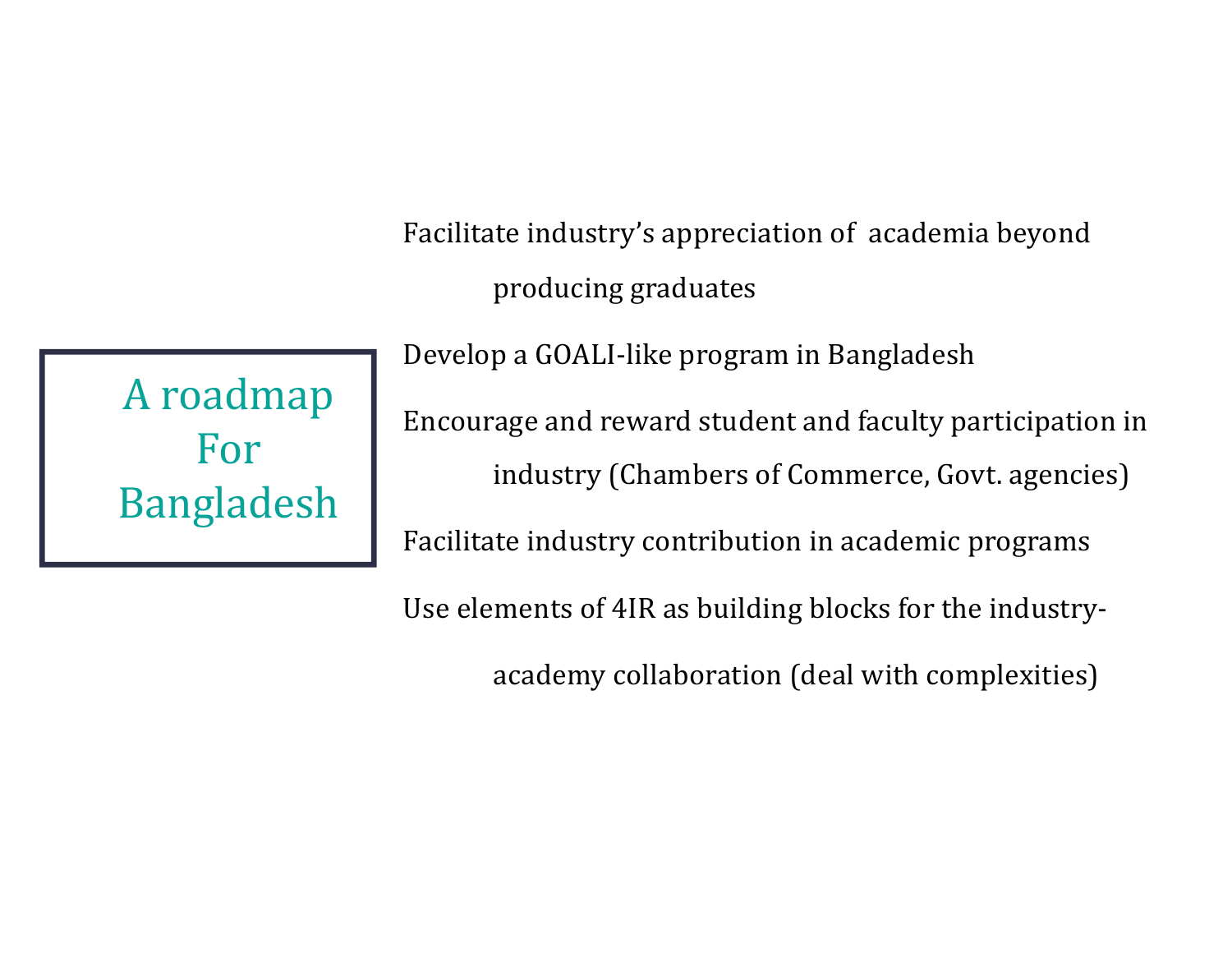Industry-sponsored collaborative research projects in the US Japan Society for the Promotion of Science (JSPS) fellow working as a research engineer at the Tokyo Electric Power Company

US National Science Foundation and India Department of Science and Technology-funded joint projects in India

An advisor to Global Energy Interconnection Development and Collaboration Organization (GEIDCO) in China

My own experience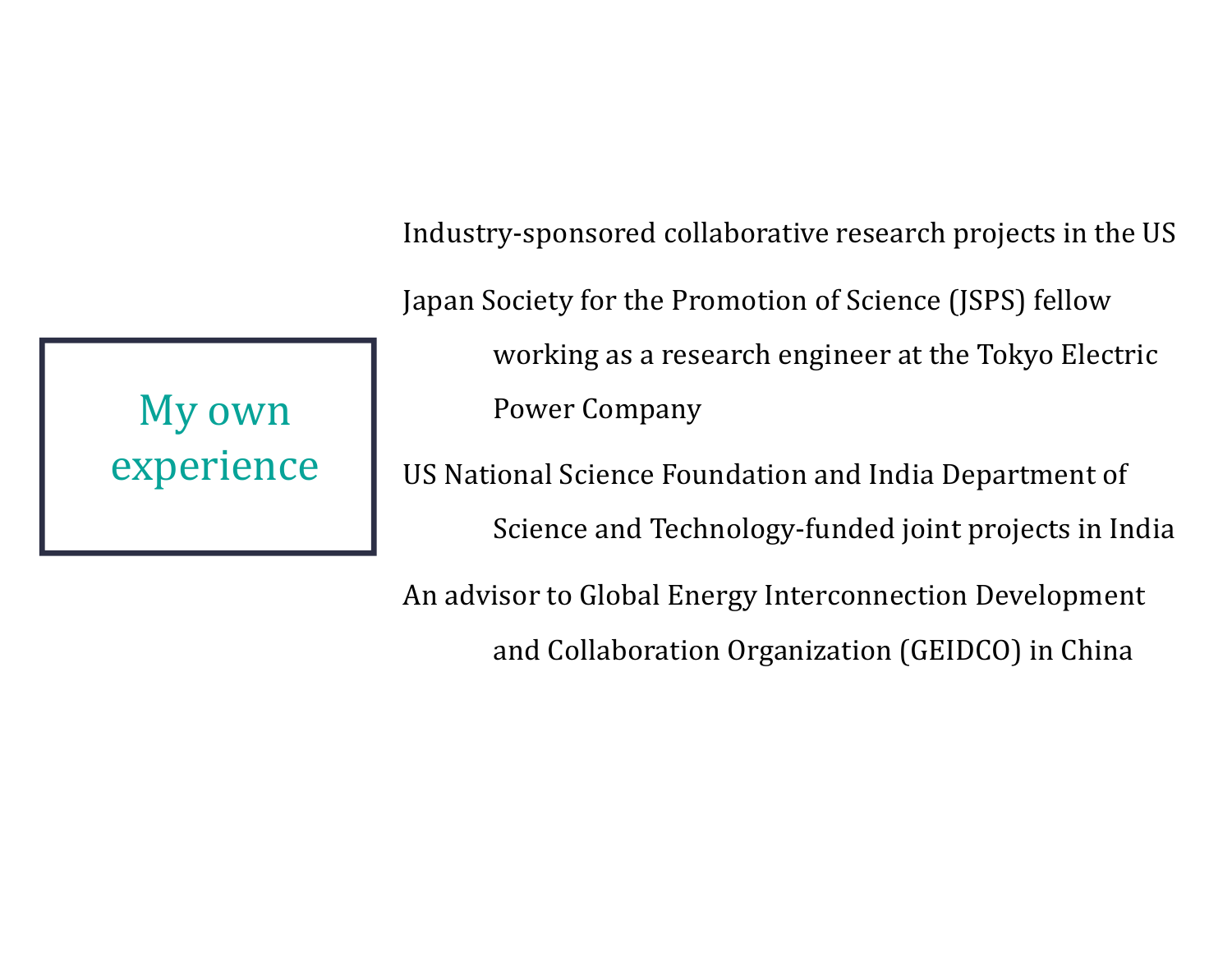IEEE society distinguished lecture program can support

visits of industry/academic experts

A role **IEEE** can play IEEE Bangladesh section can organize workshops to build awareness and facilitate industry participation

Tutorials and other learning materials from IEEE sources can facilitate knowledge sharing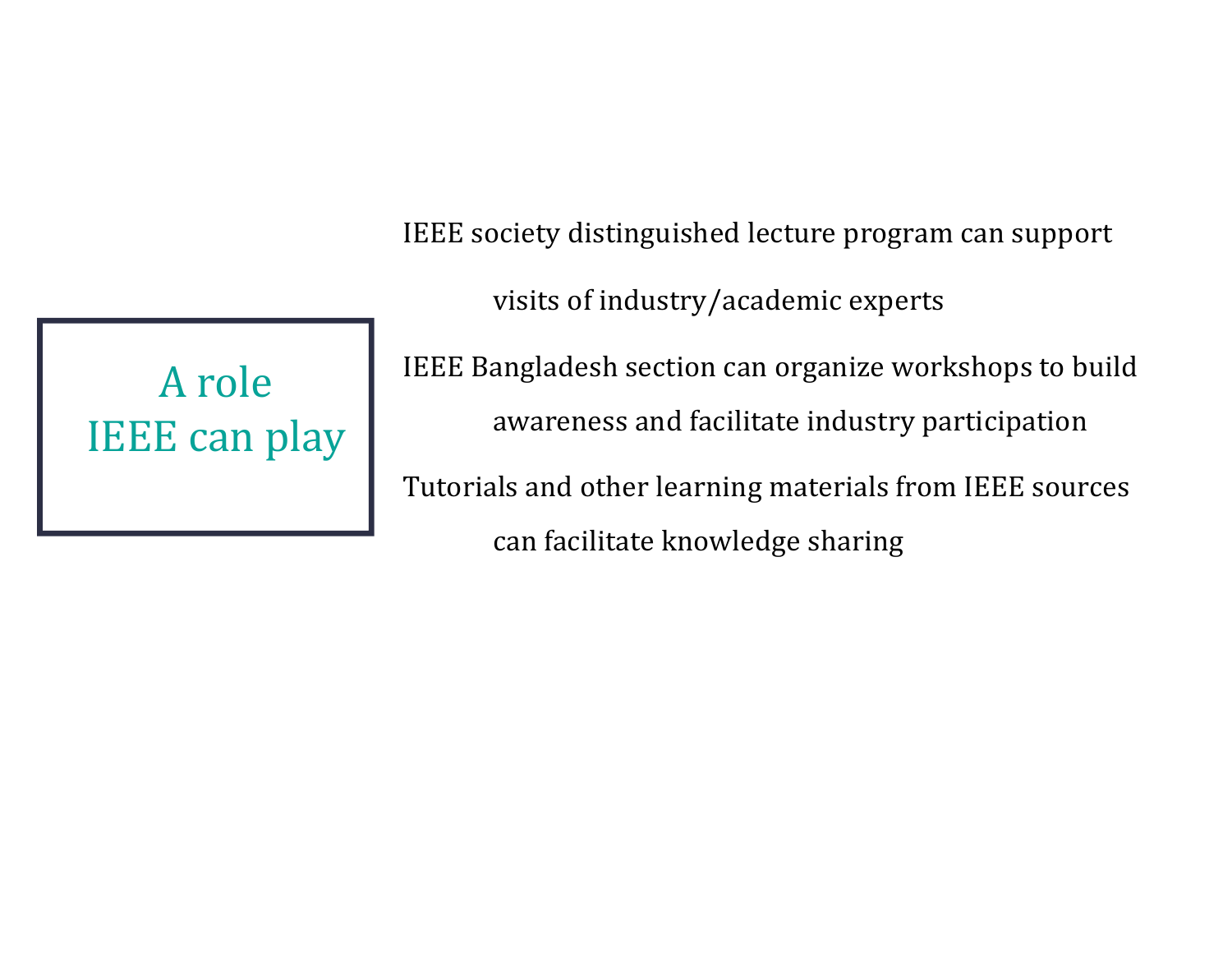## **Please Share Your Idea in My Twitter Account To** "make IEEE a more successful and resilient global technical organization"